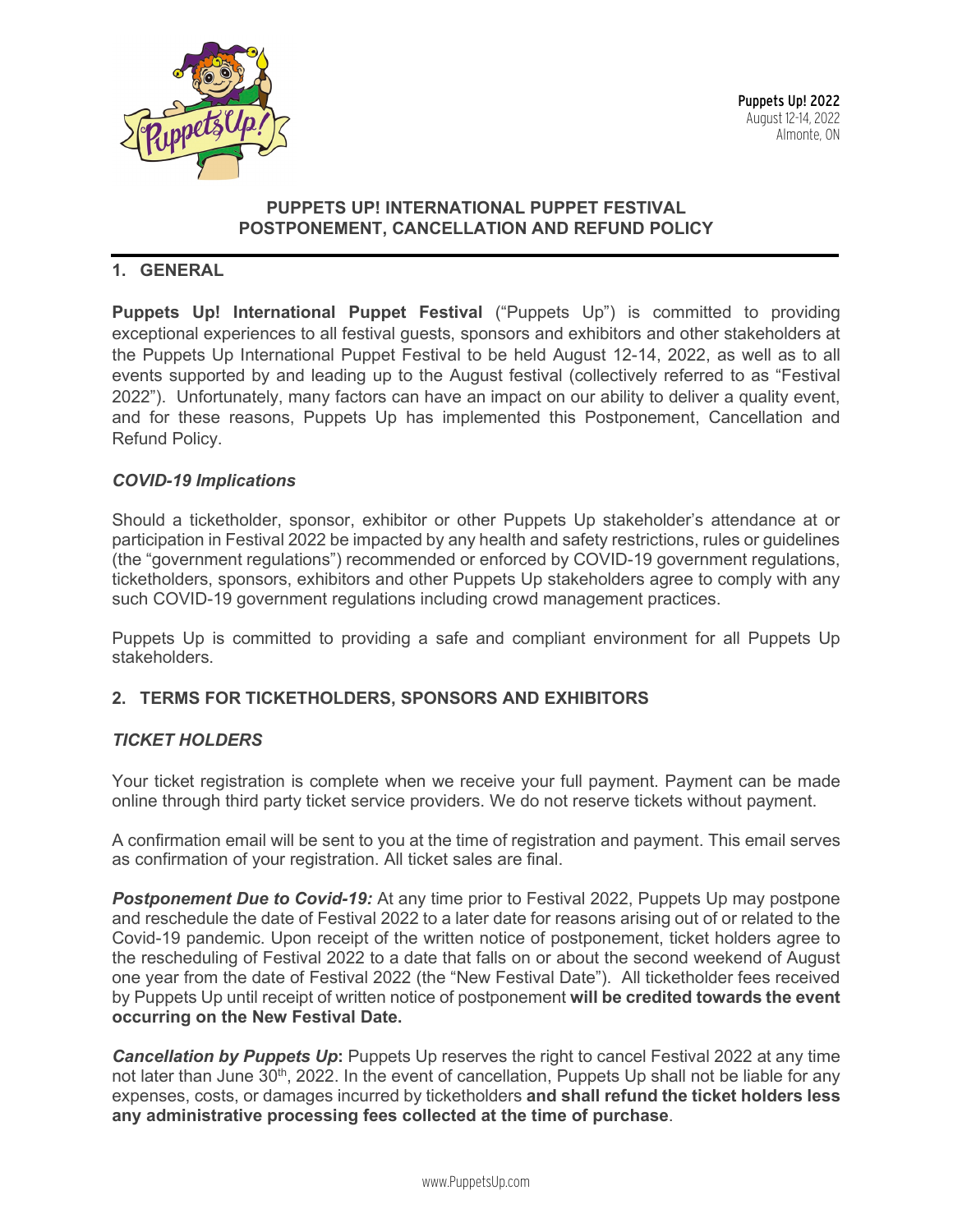## *SPONSORS*

Puppets Up is acquainted with the generous support of sponsors and would be honoured for the continued financial support of sponsors for Festival 2022. In general, sponsors agree to provide financial support for Festival 2022 in exchange for certain benefits and promotional rights to be provided by Puppets Up. Sponsorship for Festival 2022 is established through a Sponsorship Agreement under which the terms of sponsorship including matters such as advertising and promotion, sponsorship fees, refunds and cancellation provisions and other terms are established and through which a sponsor will be marketed as a sponsor for Festival 2022. **This Policy is subject to the specific terms and conditions of the Sponsorship Agreement and in the event of conflict, the terms of the Sponsorship Agreement prevail.**

**Postponement Due to Covid-19:** At any time prior to Festival 2022, Puppets Up may postpone and reschedule the date of Festival 2022 to a later date for reasons arising out of or related to the Covid-19 pandemic. Upon receipt of the written notice of postponement, Sponsors agree to the rescheduling of Festival 2022 to a date that falls on or about the second weekend of August one year from the date of Festival 2022 (the "New Festival Date"). All sponsorship fees received by Puppets Up until receipt of written notice of postponement **will be credited towards the event occurring on the New Festival Date.**

**Cancellation by Puppets Up**: Puppets Up reserves the right to cancel Festival 2022 at any time not later than June  $30<sup>th</sup>$ , 2022. In the event of cancellation, Puppets Up shall not be liable for any expenses, costs, or damages incurred by sponsors **and shall refund the sponsorship fees collected by Puppets Up less reasonable administrative fees**.

#### *EXHIBITORS*

Exhibition space/booths/display tables for Festival 2022 will be allocated only on receipt of the signed Letter of Confirmation under which the terms and conditions of exhibition for Festival 2022 is established including matters such as advertising and promotion, exhibition fees, and other terms are established and through which an exhibitor will be marketed as a exhibitor for Festival 2022. **This Policy is subject to the specific terms and conditions of the Letter of Confirmation and in the event of conflict the terms of the Letter of Confirmation prevail.**

Preferred booth allocation is subject to availability and change at the sole discretion of Puppets Up. Exhibitors will only be allocated a booth on receipt of a signed Letter of Confirmation and payment representing 100% of the full exhibit fee (plus HST if applicable). Payments by exhibitors can be made by etransfer or by cheque.

A confirmation email will be sent to you at the time of exhibitor registration and payment. This email serves as confirmation of your registration.

**Postponement Due to Covid-19:** At any time prior to Festival 2022, Puppets Up may postpone and reschedule the date of Festival 2022 to a later date for reasons arising out of or related to the Covid-19 pandemic. Upon receipt of the written notice of postponement, Exhibitors agree to the rescheduling of Festival 2022 to a date that falls on or about the second weekend of August one year from the date of Festival 2022 (the "New Festival Date"). All exhibitor fees received by Puppets Up until receipt of written notice of postponement **will be credited towards the event occurring on the New Festival Date.**